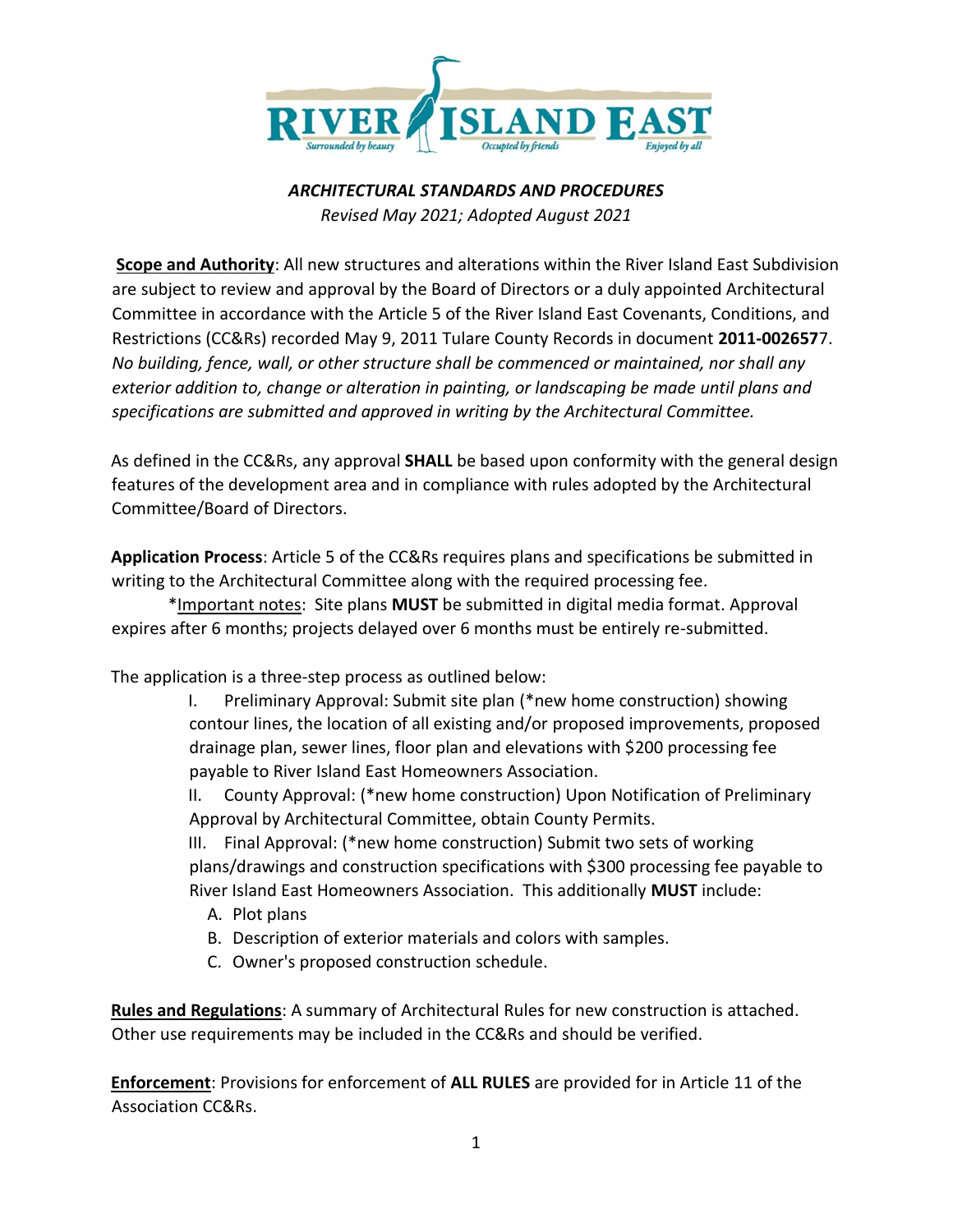#### *SUMMARY OF ARCHITECTURAL RULES*

(Affecting New Home Construction) *Revised May 2021; Adopted August 2021*

#### NEW HOUSE

**Criteria for Approval**: Approval shall be based on, among other things, adequacy of site dimensions; adequacy of structural design and material; conformity and harmony of external design with neighboring structures; effect of location and use of improvements on neighboring properties. Plot elevation showing adequate drainage **MUST** be submitted with certified County Approved Plan.

\*Important notes: Mediterranean, Spanish Santa Barbara, Contemporary Style

## BUILDING SIZE

**Criteria for Approval:** Single home on 2 lots is restricted to height and width to maintain conformity. Two stories may be permitted in both Phase I and II **ONLY** with prior Architectural Committee approval. No home shall be more than one floor above street level on lots 17-20 in Phase I.

Phase I: 1400 sq. ft. minimum, single story; 1100 sq. ft. at street level for 2 story.

Phase II: 2000 sq. ft. minimum.

\*Important notes: If owner has multiple lots, the maximum house width is 150% of a single lot.

**Setbacks**: Side lot and rear lot setbacks have been established and are as follows: Side lot minimum setback = 5 feet

Rear lot minimum setback = 15 feet

\*Important notes: setback minimums are for both Phase I and Phase II and may impact roof overhang limits.

## ROOF RESTRICTIONS

**Material**: Tile only. All roof overhangs **SHALL** be enclosed. Overhang limit of 16" where side lot minimum setback is 5 feet; overhang greater than 24" is subject to approval by the Architectural Committee. Terra Cotta tones, earth tones, or as approved by the Architectural Committee.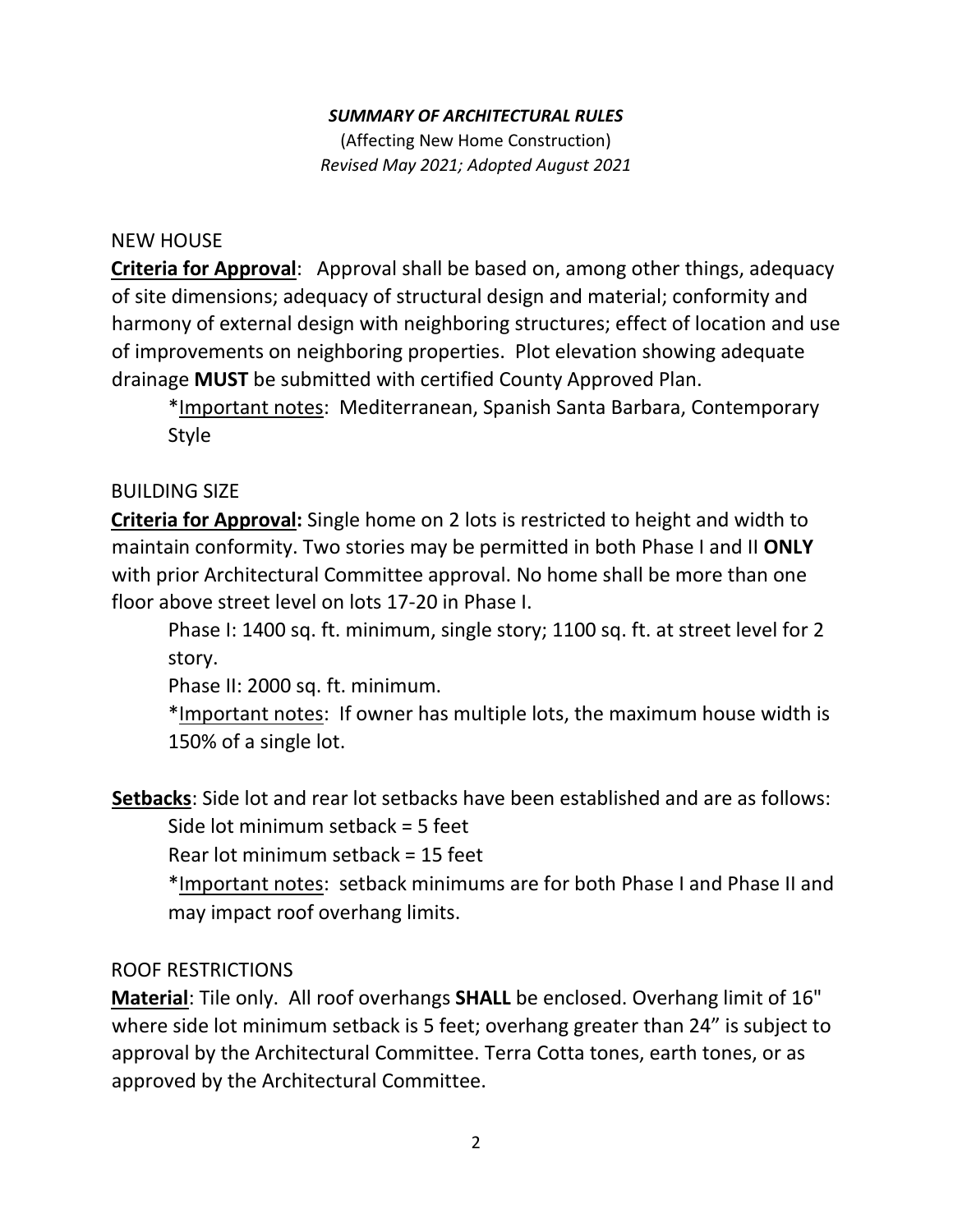\*Important notes: **MUST** be Class A fire rating and approved by Tulare County. Shake and composition roofs are not allowed. No roof mounted A/C units.

#### EXTERIOR WALLS

**Criteria for Approval**: Stucco or concrete masonry only.

\*Important notes: Exterior rock, stone or brick masonry shall be approved at the discretion of the Architectural Committee.

GARAGE REQUIREMENTS

**Criteria for Approval**: Minimum two (2) car garage. No carports. Maximum three (3) car garage.

\*Important notes: Golf cart garage is optional.

#### FENCES AND WALLS

**Criteria for approval**: Black tubular wrought iron fence, where allowed. Maximum height is 4 feet. Trashcans stored outdoors **MUST** be screened from view and can include wall enclosures up to 5 feet in height. All back yard fences require a minimum 48'' gate.

\*Important notes: No solid wall or fence is allowed except as a retaining wall, trashcan enclosure, **OR** as approved by the Architectural Committee.

## PROTECTIVE RAILINGS

**Criteria for Approval**: Protective railings (balconies, etc.) may be white or matching house trim, with Architectural Committee approval. In compliance with required standards, railings should have 4" openings.

## EXTERIOR PAINTING

**Criteria for Approval**: Architectural Committee review is required if color change is involved. Trim, gutters, and window sash to be typical of the community.

\*Important notes: House colors **MUST** be earth tones representative of existing colors in the community. Any exception requires approval of the Architectural Committee.

## LANDSCAPING

**Criteria for Approval**: Plans **MUST** be submitted to Architectural Committee. Primary standards are conformity to landscape. Standardization and conformity are necessary unless otherwise approved by the Architectural Committee.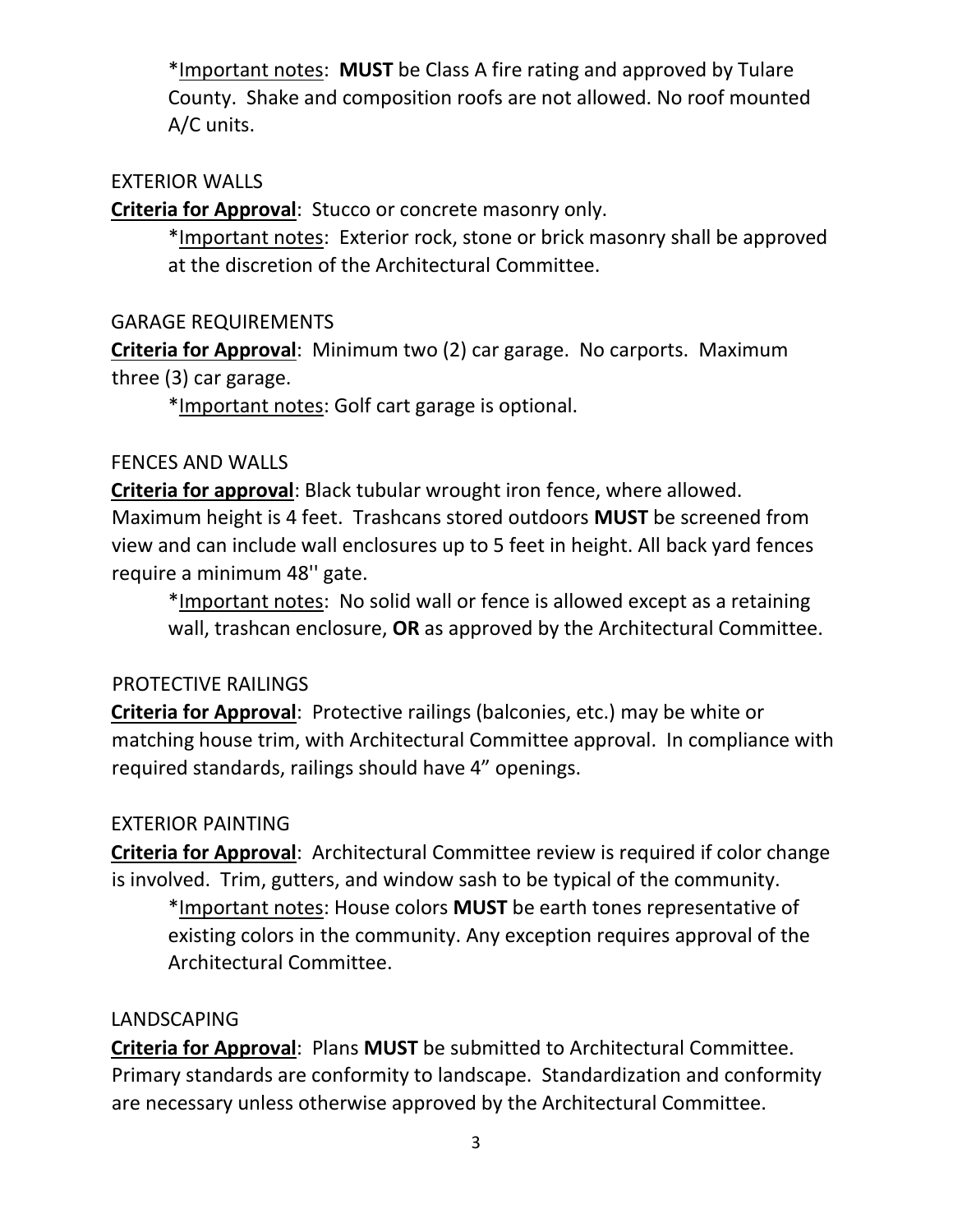Landscaping plan approval **MUST** be obtained prior to occupancy and **MUST** be completed within 60 days of moving in. The Association will retain the right to establish specifications for all landscaping, equipment, components and design.

\*Important notes: Association will maintain basic landscaping (mowing, edging, clearance trimming, fertilization of lawns, clean-up and disposal of landscape waste). Homeowner is responsible for major irrigation repairs. Phase I: Front, back and side yards will be mowed by the Association. Phase II: Front and side yards will be mowed. Backyard in Phase I and II will be mowed **ONLY** when accessible and accomplished in a reasonable amount of labor time.

# ADDITIONS

**Criteria for Approval**: **MUST** conform to main house in exterior design, roofing, and materials.

\*Important notes: Setbacks will be checked.

# INTERIOR ALTERATIONS

**Criteria for Approval**: Those that do not affect the exterior appearance will generally be approved without visual review.

\*Important notes: No application fee.

# SATELLITE ANTENNAE and SOLAR PANELS

**Criteria for Approval**: Maximum satellite antennae diameter is 24" and top of elevation not to exceed the highest point of house, excluding chimney. Solar panels are to be positioned to minimize curbside visual disturbance.

\*Important notes: No application fee for retrofit projects.

# OTHER IMPROVEMENTS

- A. Screen doors **MUST** match house trim.
- B. Temporary buildings are not generally approved.
- C. Attached and free-standing privacy screens are subject to approval by Architectural Committee.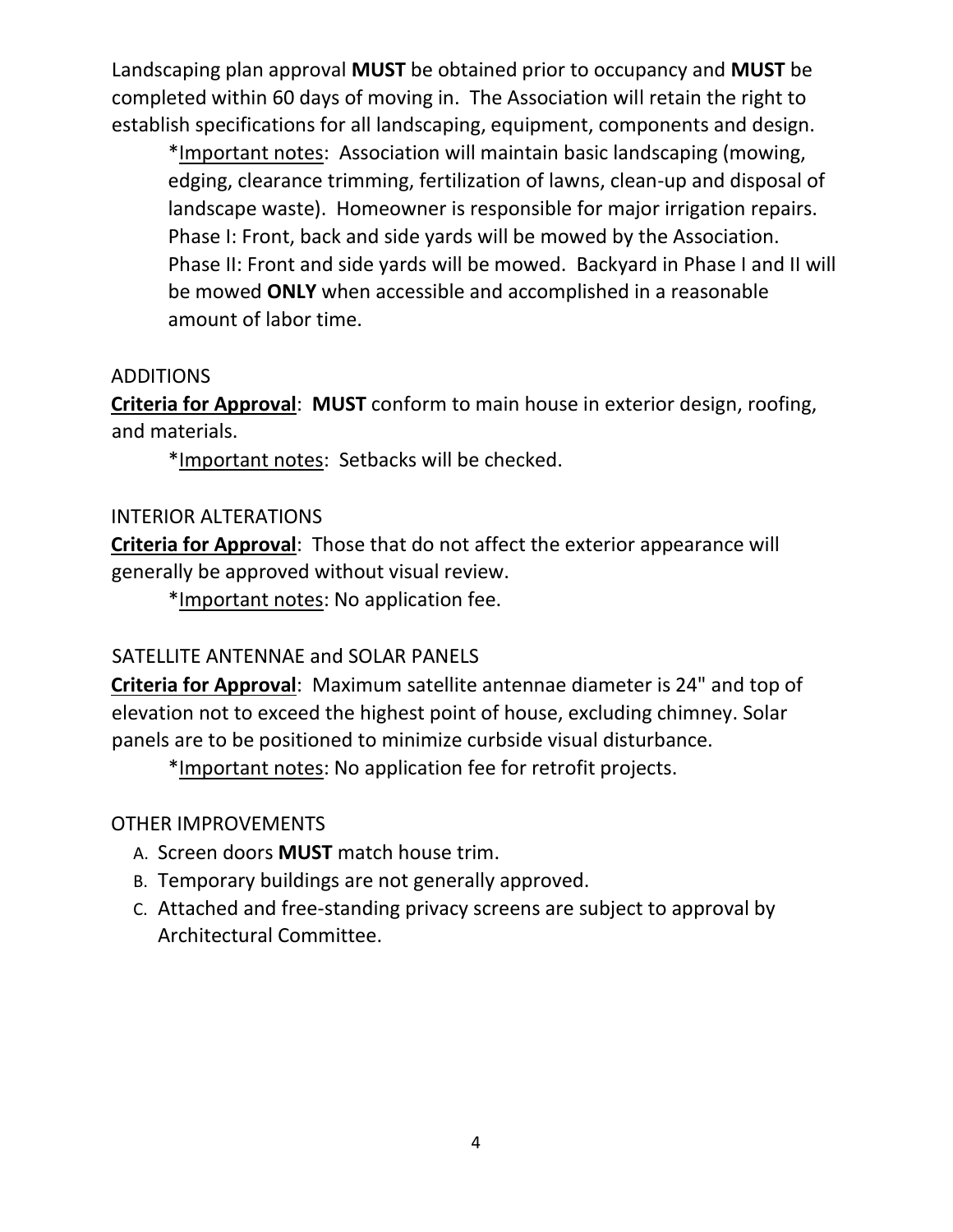| <b>PROPERTY INFORMATION IN RIVER ISLAND EAST</b>                                                                                                                                                                               |                                                                                 |  |
|--------------------------------------------------------------------------------------------------------------------------------------------------------------------------------------------------------------------------------|---------------------------------------------------------------------------------|--|
|                                                                                                                                                                                                                                |                                                                                 |  |
| Builder: Please Print Please Print  Funchine Communication Communication Communication Communication Communication Communication Communication Communication Communication Communication Communication Communication Communica |                                                                                 |  |
|                                                                                                                                                                                                                                |                                                                                 |  |
| approval of the Architectural Committee.                                                                                                                                                                                       | applications. Changes to the approved plans during construction require written |  |
|                                                                                                                                                                                                                                | <b>FOR ARCHITECTURAL REVIEW COMMITTEE USE</b>                                   |  |
|                                                                                                                                                                                                                                |                                                                                 |  |
|                                                                                                                                                                                                                                |                                                                                 |  |
|                                                                                                                                                                                                                                |                                                                                 |  |
|                                                                                                                                                                                                                                |                                                                                 |  |
|                                                                                                                                                                                                                                |                                                                                 |  |

Return completed form to R.I.E.H.O.A. Administrative Office (ATTN.: Rita Franco, 559/793-2685 \* [rita@riehoa.com\)](mailto:rita@riehoa.com)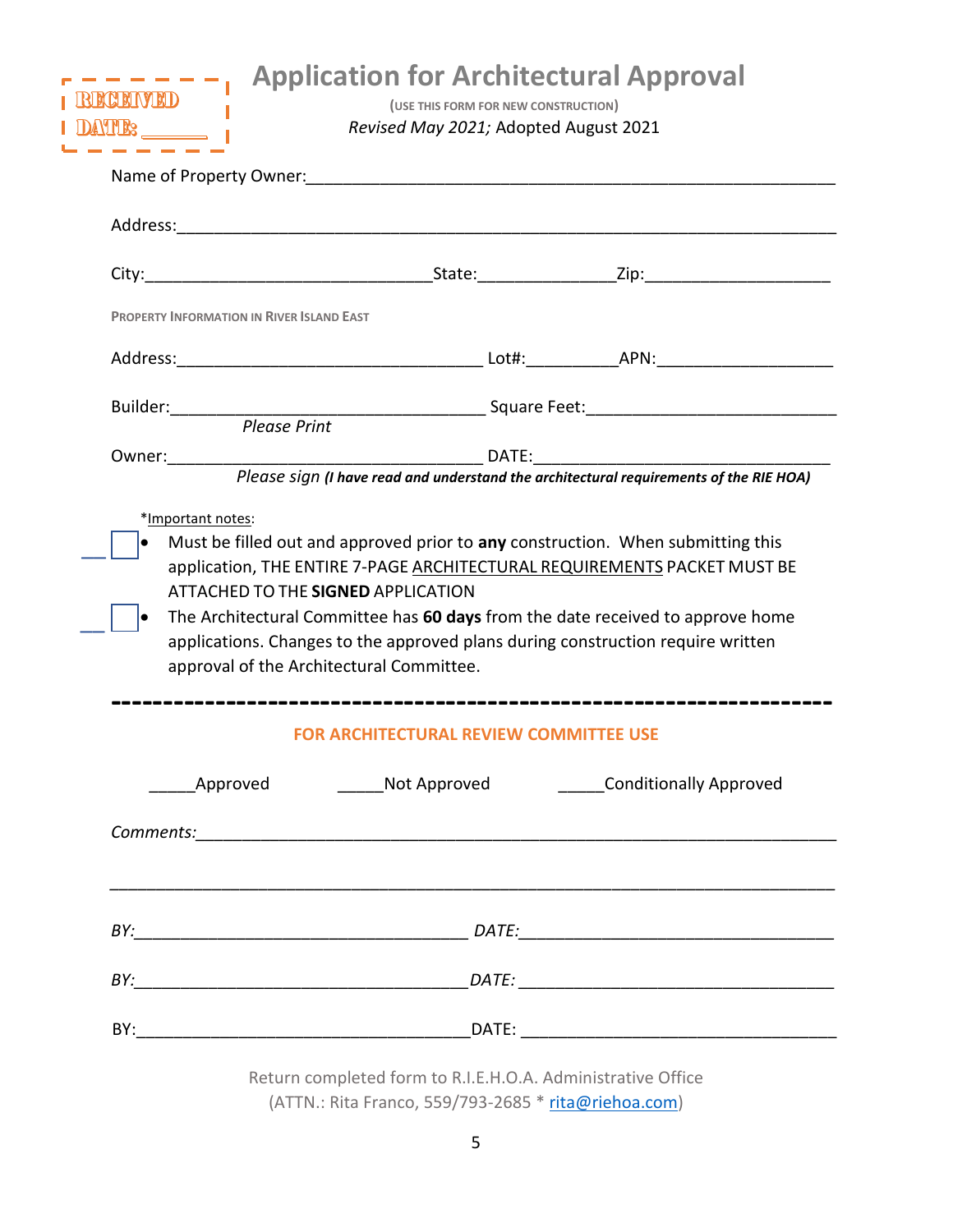| <b>Construction Responsibilities</b><br>(TO BE FILED BY OWNER AND/OR CONTRACTOR, AS NEEDED)<br>Revised May 2021; Adopted August 2021 |
|--------------------------------------------------------------------------------------------------------------------------------------|
| 1. Porta-potties on site.                                                                                                            |
| 2. Trash bin on site.                                                                                                                |
| 3. Daily site clean-up.                                                                                                              |
| 4. Clean up and repair damage of roads.                                                                                              |
| 5. Clean up and repair damage of adjoining property.                                                                                 |
| 6. No concrete washout debris or other residue to be left on any RIE site.                                                           |
| 7. Hours of operation: 7am to 5pm, Monday thru Friday; 8am to 3pm Saturday; no work<br>on Sunday.                                    |
| 8. FULL RIE HOA DUES WILL BE CHARGED SIX MONTHS FROM CONSTRUCTION START.                                                             |

| Signature of Owner:                                                        | Date: |
|----------------------------------------------------------------------------|-------|
| (I have read and understand the architectural requirements of the RIE HOA) |       |
|                                                                            |       |

Signature of Builder:\_\_\_\_\_\_\_\_\_\_\_\_\_\_\_\_\_\_\_\_\_\_\_\_\_\_\_\_\_\_\_\_ Date:\_\_\_\_\_\_\_\_\_\_\_\_\_\_\_\_\_\_ *(I have read and understand the architectural requirements of the RIE HOA)*

\*Important notes: This form must be signed and submitted with final plans. All boxes will be checked by the Architectural Committee.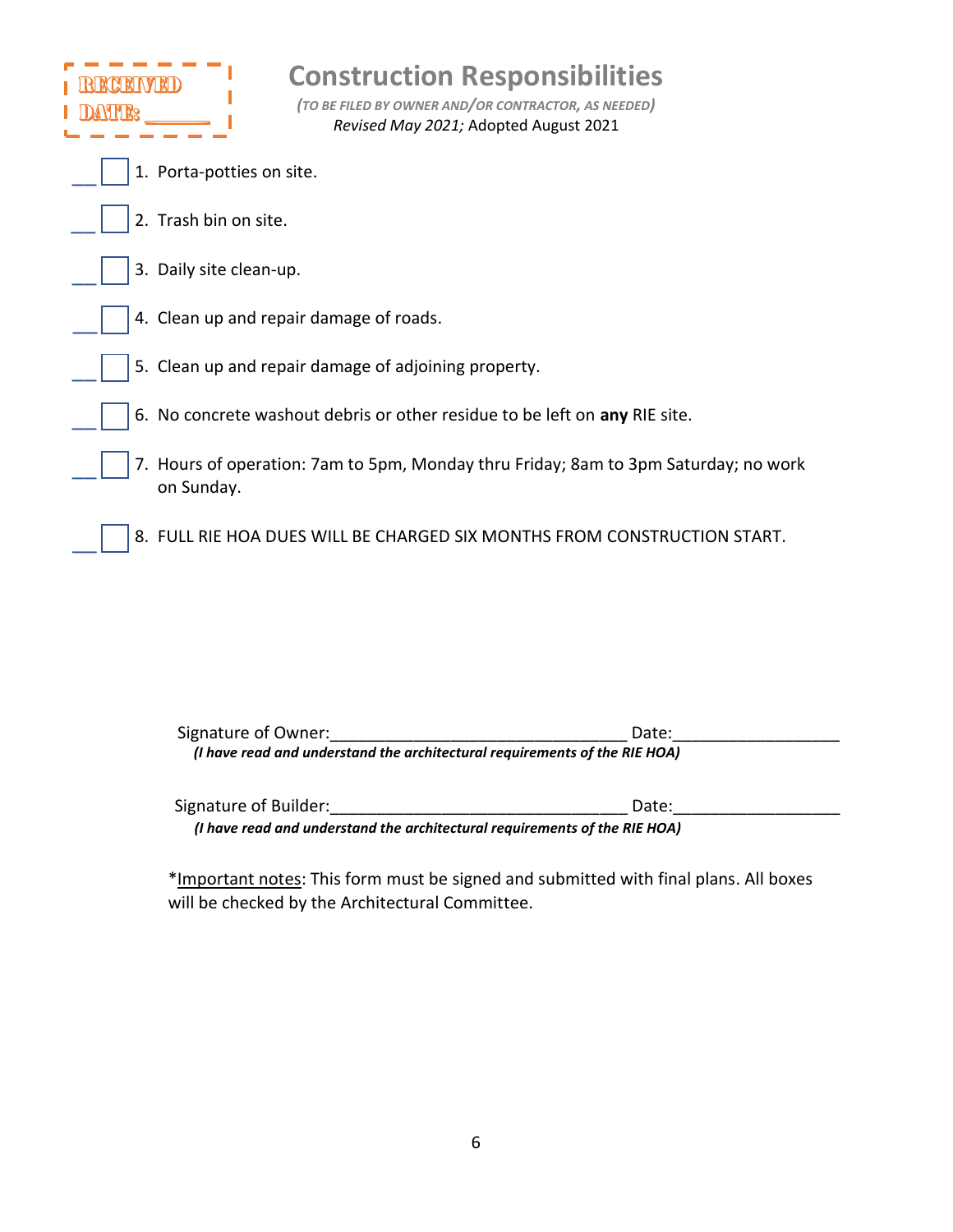| RCEIVED<br><b>ANTIBS</b>                            | <b>Maintenance/Architectural Review Request Form</b><br>(USE THIS FORM FOR EXTERNAL CHANGES AND IMPROVEMENTS)<br>Revised May 2021; Adopted August 2021 |
|-----------------------------------------------------|--------------------------------------------------------------------------------------------------------------------------------------------------------|
|                                                     |                                                                                                                                                        |
|                                                     | Lot#: ______________                                                                                                                                   |
|                                                     |                                                                                                                                                        |
| List Maintenance or Architectural Review Requested: |                                                                                                                                                        |
|                                                     |                                                                                                                                                        |
|                                                     |                                                                                                                                                        |
| Owner:                                              | DATE:                                                                                                                                                  |

\*Important notes: *Please sign (I have read and understand the architectural requirements of the RIE HOA)*

- Must be filled out and approved prior to **any** construction. When submitting this application, THE ENTIRE 7-PAGE ARCHITECTURAL REQUIREMENTS PACKET MUST BE ATTACHED TO THE **SIGNED** APPLICATION
	- The Architectural Committee has **60 days** from the date received to approve home applications. Changes to the approved plans during construction require written approval of the Architectural Committee.

*For Architectural Reviews please attach appropriate drawings showing work to be done.* 

*Maintenance/Architectural request will be reviewed promptly, and a reply will be returned to you.* 

**FOR ARCHITECTURAL REVIEW COMMITTEE USE**

**---------------------------------------------------------------------**

**Approved\_\_\_\_\_\_\_\_\_\_\_\_\_\_ Date\_\_\_\_\_\_\_\_\_\_\_** 

**Denied\_\_\_\_\_\_\_\_\_\_\_\_\_\_\_\_ Date\_\_\_\_\_\_\_\_\_\_\_** 

**Reason for Denial/Stipulations:** 

 $\overline{\phantom{a}}$ 

 $\overline{a}$ 

Return completed form to R.I.E.H.O.A. Administrative Office (ATTN.: Rita Franco, 559/793-2685 \* [rita@riehoa.com\)](mailto:rita@riehoa.com)